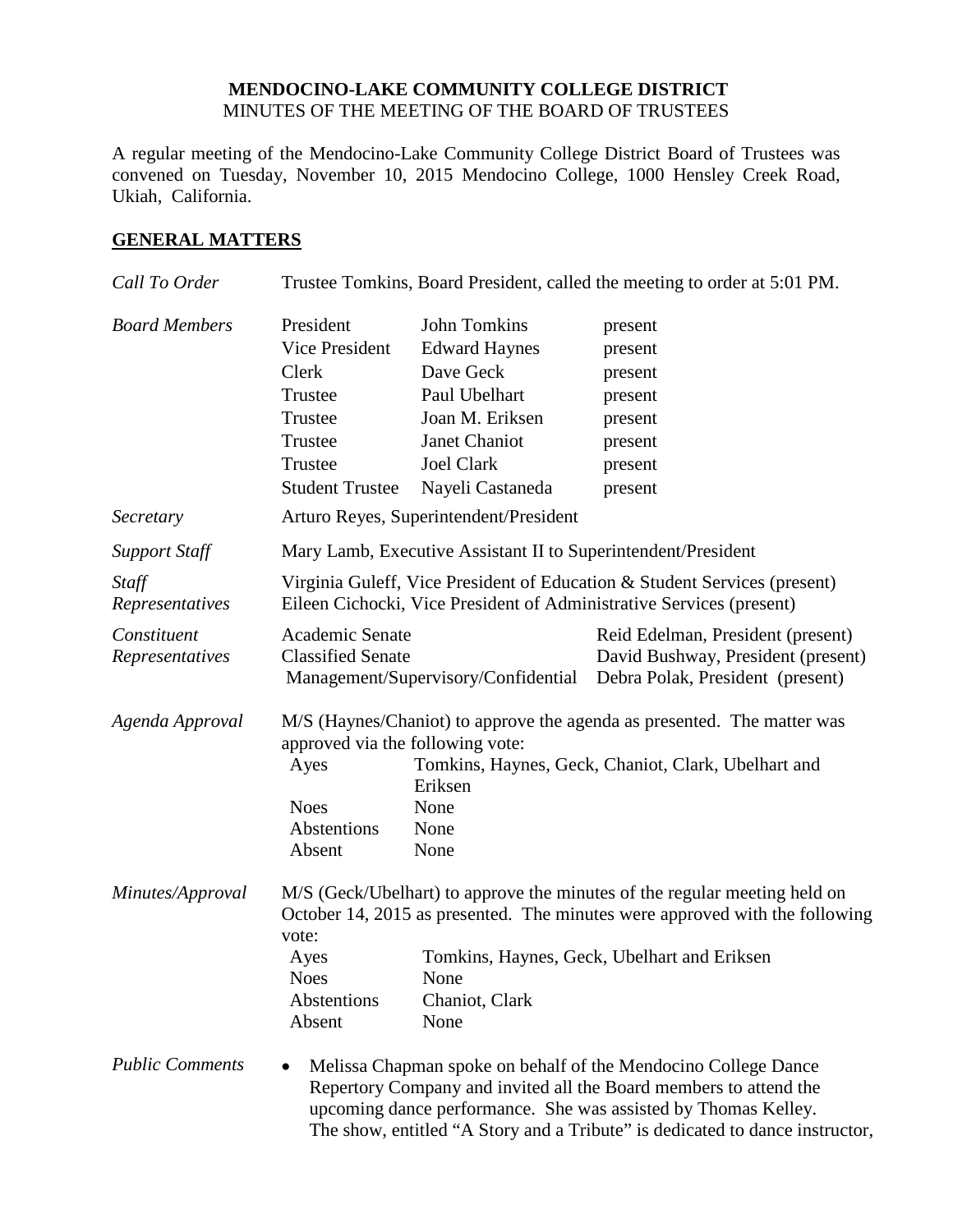Leslie Saxon West who will be retiring after the spring semester.

- John Loucks addressed the Board on behalf of the Classified Union. He read a copy of the letter presented today to Sabrina Meyer, Human Resources Manager.
- Rich Burns addressed the Board on behalf of the Bureau of Land Management and updated the board on the status of the Conservation Easement currently under negotiation. While some of the funding for the easement was used during the current fire season, he is of the opinion there are still the necessary funds available to complete this project.
- *Recognition of Retiring Board Member* • Trustee Eriksen was recognized for her twenty one years of service to the District. She was presented with a plaque and a note of thanks on behalf of the Board who recognized her outstanding service to the district.
- *Big Picture* Aaron Keough from Pacific Gas and Electric presented information about the projects the district has been involved with in regard to various energy saving measures.

Mr. Keough noted some of the many projects including lighting, heating and cooling and the solar field which all speak to the college's commitment of saving energy. He noted that Proposition 39 projects alone generated 8 different projects on campus and informed the Board members that 157 homes could be powered by the energy savings derived from these projects.

#### **PRESIDENT'S REPORT**

An oral report was presented by Superintendent/President Reyes. The following items were included:

- S/P Reyes pointed out the negotiating team has finalized agreements with the two faculty groups as well as the Management/Supervisory/Confidential group and recognized Vice President Guleff, Vice President Cichocki and Human Resources Director Meyer for their work during these negotiations.
- We are moving forward with our diversity and cultural competencies
- Human Resources Director Meyer has engaged the staff and faculty regarding the diversity and equity perspective of our hiring processes.
- Traveled to Sacramento on October  $30<sup>th</sup>$  and met with the Chancellor's Office staff regarding the transfer of territory with College of the Redwoods. The Board of Governors will be weighing in on the initiative as well. Discussion at the Chancellor's Office also included the Fine Woodworking program. The Chancellor's Office has committed to helping to expedite the process in obtaining permission for Mendocino College to offer this curriculum.

A hearing was held in Fort Bragg yesterday regarding the transfer of territory where a motion to waive the election was presented as well as a motion to request waiving the CEQA requirements as well. Speakers from coastal community were very complementary of our Board and the work we are doing in their area.

There may be a question regarding the Bond indebtedness which may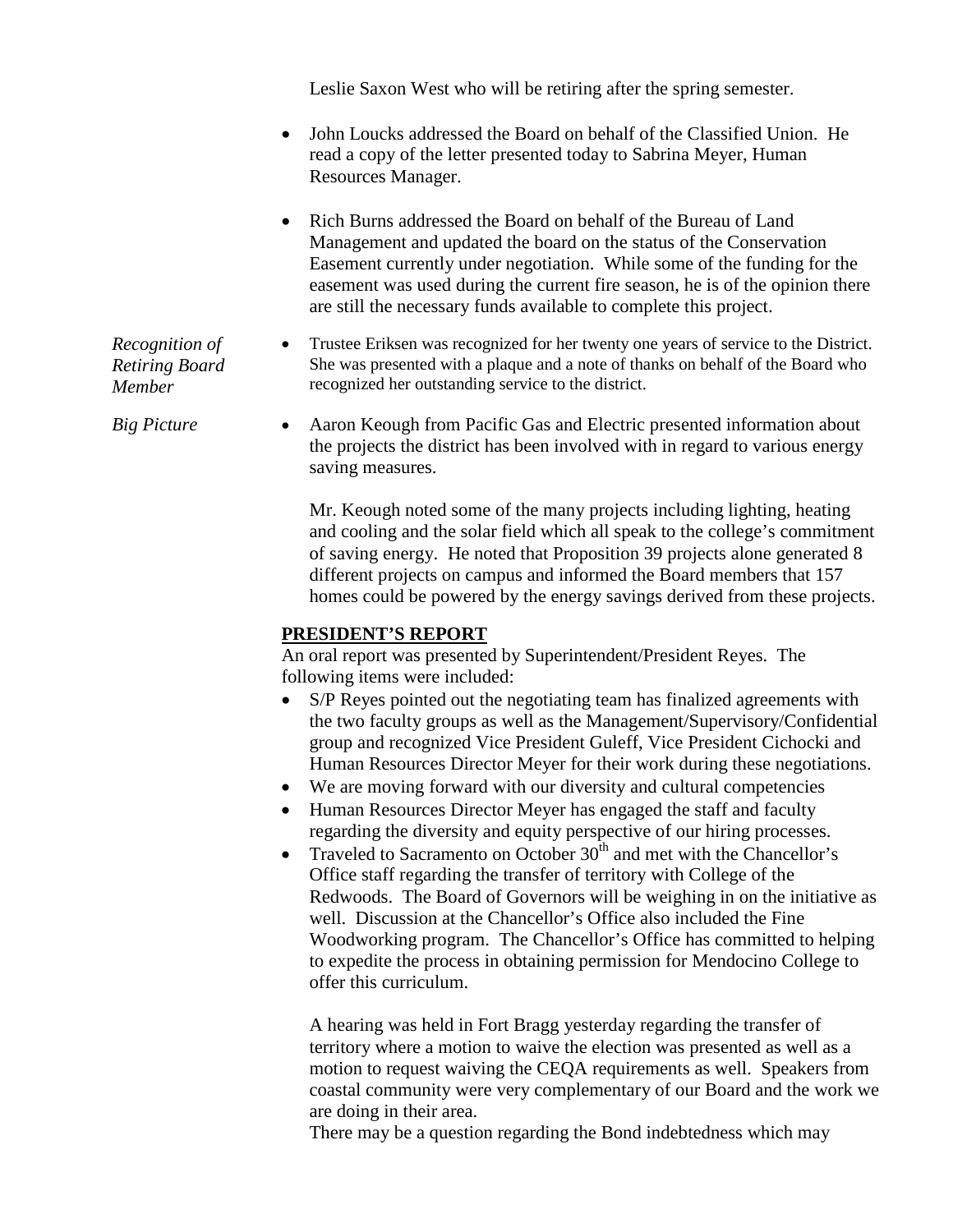become a bit controversial. Ed Code dictates how this process will be completed and the county committee will work with us to complete this process in a fair and equitable manner.

#### **CONSENT AGENDA**

M/S (Geck/Ubelhart) RESOLVED, That the Mendocino-Lake Community College District Board of Trustees does hereby approve the Consent Agenda as presented. The consent agenda was approved with the following vote:

| Ayes        | Tomkins, Haynes, Geck, Chaniot, Clark, Ubelhart and |
|-------------|-----------------------------------------------------|
|             | Eriksen                                             |
| <b>Noes</b> | <b>None</b>                                         |
| Abstentions | <b>None</b>                                         |
| Absent      | None                                                |

Items with an asterisk \* were approved by one motion as the Consent Agenda.

#### **Personnel**

*Employment – Short-Term Employees* \*RESOLVED, That the Mendocino-Lake Community College District Board of Trustees does hereby ratify the employment of the short-term employees as submitted and presented at the meeting. *Mendocino College Federation of Teachers, Tentative Agreement, 2014- 15, 2015-16 and 2016-17* \*RESOLVED, That the Mendocino-Lake Community College District Board of Trustees does hereby ratify the 2014-15 and the 2015-16 and 2016-17 Tentative Agreements between the Mendocino-Lake Community College District and the Mendocino College Federation of Teachers as presented. *Resignations/Retire ments- Classified* \*RESOLVED, That the Mendocino-Lake Community College District Board of Trustees does hereby ratify the resignation of Josephine Gutierrez, effective December 30, 2015. *Resignations/Retire ments – Management/Super visory/Confidential* \*RESOLVED, That the Mendocino-Lake Community College District Board of Trustees does hereby ratify the resignation of Steve Oliveria, effective June 30, 2016. *Resignations/Retire ments- Faculty* \*RESOLVED, That the Mendocino-Lake Community College District Board of Trustees does hereby ratify the resignation of Jean Stirling, effective December 30, 2015 and Alan West and Leslie Saxon-West effective June 2, 2016. *Transfer/Promotion /Reassignment – Management/Super visory/Confidential* \*RESOLVED, That the Mendocino-Lake Community College District Board of Trustees does hereby ratify the transfer of Debra Polak from Dean of Instruction to Dean of Centers effective January 1, 2016. *Salary Schedules for Faculty Members That*  \*RESOLVED, That the Mendocino-Lake Community College District Board of Trustees does hereby approve the 193 day and 211 day salary schedules for faculty members whose assignment requires additional days.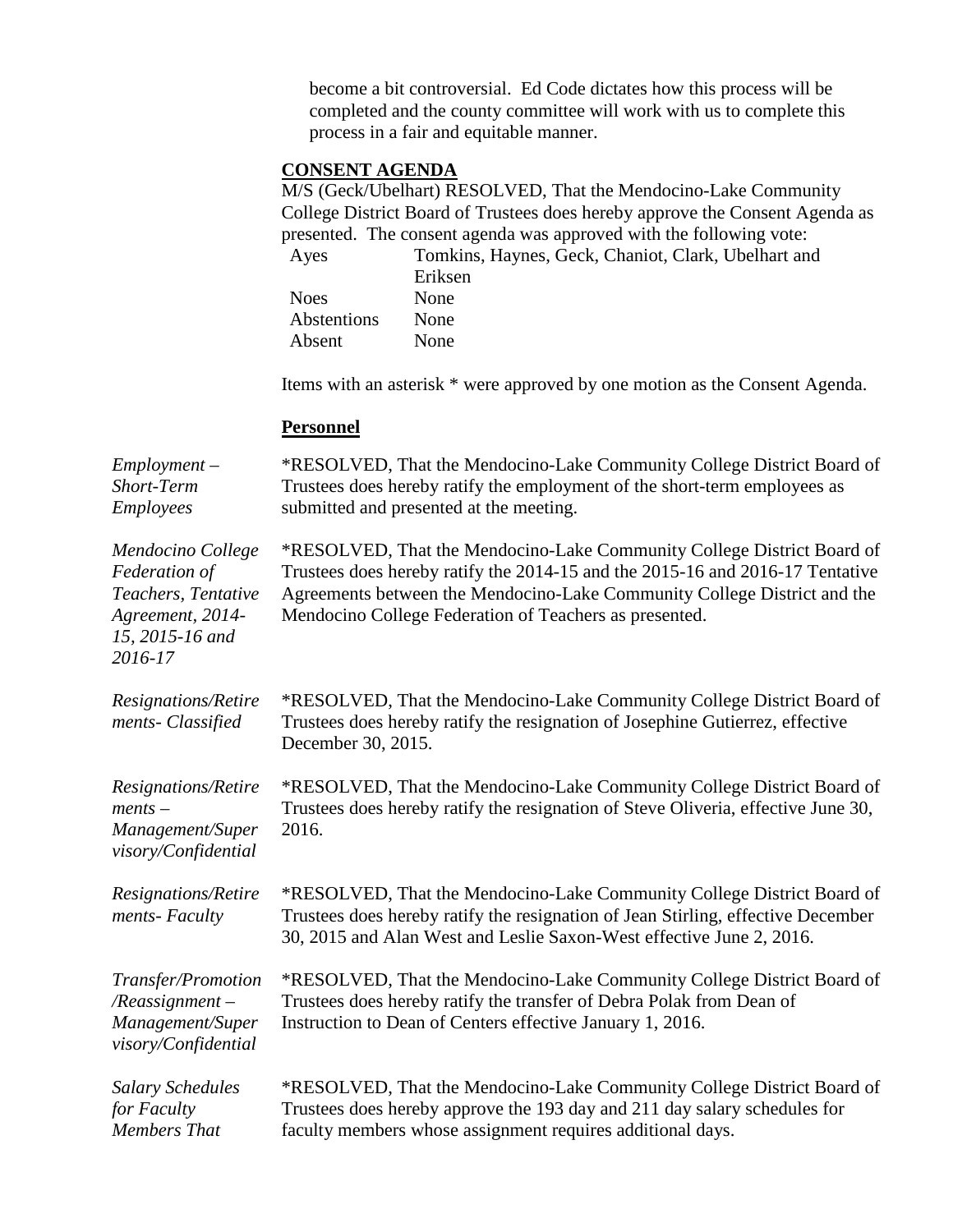*Work An Extended Year*

| Contract<br>Amendment - Vice<br>Presidents        | *RESOLVED, That the Mendocino-Lake Community College District Board of<br>Trustees does hereby approve the salary increase for the Vice President of<br>Administrative Services and the Vice President of Education and Student<br>Services.                                                                                                                                                                                                                                                                                                                                                                                                                    |  |
|---------------------------------------------------|-----------------------------------------------------------------------------------------------------------------------------------------------------------------------------------------------------------------------------------------------------------------------------------------------------------------------------------------------------------------------------------------------------------------------------------------------------------------------------------------------------------------------------------------------------------------------------------------------------------------------------------------------------------------|--|
| $Employment -$<br>Classified                      | *RESOLVED, That the Mendocino-Lake Community College District Board of<br>Trustees does hereby approve the employment of Shaun Hoffman as the<br>Proposition 39 Program Assistant effective November 11, 2015 as presented.                                                                                                                                                                                                                                                                                                                                                                                                                                     |  |
| Fiscal Report as of<br>September 30, 2015         | <b>Other Items</b><br>*RESOLVED, That the Mendocino-Lake Community College District Board of<br>Trustees does hereby accept the fiscal report as submitted.                                                                                                                                                                                                                                                                                                                                                                                                                                                                                                     |  |
| Donation of<br><b>Automobiles</b>                 | *RESOLVED, That the Mendocino-Lake Community College District Board of<br>Trustees does hereby accept the automobiles graciously donated by Steve Gray<br>and Leland Kraemer.                                                                                                                                                                                                                                                                                                                                                                                                                                                                                   |  |
|                                                   | <b>ACTION ITEMS</b>                                                                                                                                                                                                                                                                                                                                                                                                                                                                                                                                                                                                                                             |  |
| Superintendent/Pres<br>ident Salary<br>Adjustment | Superintendent/President Reyes received a positive performance evaluation by<br>the Board. In light of his positive performance evaluation, there is a clause in<br>the Superintendent/President's current contract which stipulates "the Board<br>shall annually review the Superintendent/President's salary and expense<br>allowance and, with his agreement, may revise or increase them as necessary,<br>taking into account the statewide data for the California Community College<br>single college districts." In reviewing the 2014 data available,<br>Superintendent/President Reyes' salary is approximately 12.8% below this<br>average currently. |  |
|                                                   | Trustee Chaniot informed the Board there is information currently available<br>regarding a statewide leadership crisis currently occurring as many of the<br>leaders statewide are now retiring.                                                                                                                                                                                                                                                                                                                                                                                                                                                                |  |
|                                                   | After reviewing the information presented regarding the statewide data for the<br>California Community College single districts, the following action was taken:                                                                                                                                                                                                                                                                                                                                                                                                                                                                                                |  |

M/S (Clark/Geck) to approve an additional 3% increase to the Superintendent/President's salary above his current contract. The motion was approved with the following vote:

Ayes Tomkins, Haynes, Geck, Chaniot, Clark, Ubelhart and Eriksen Noes None Abstentions None Absent None

Trustee Haynes also requested a copy of the total compensation for Superintendent/Presidents in single college districts across the state. Human Resources Director Meyer will provide him with this information at the next meeting.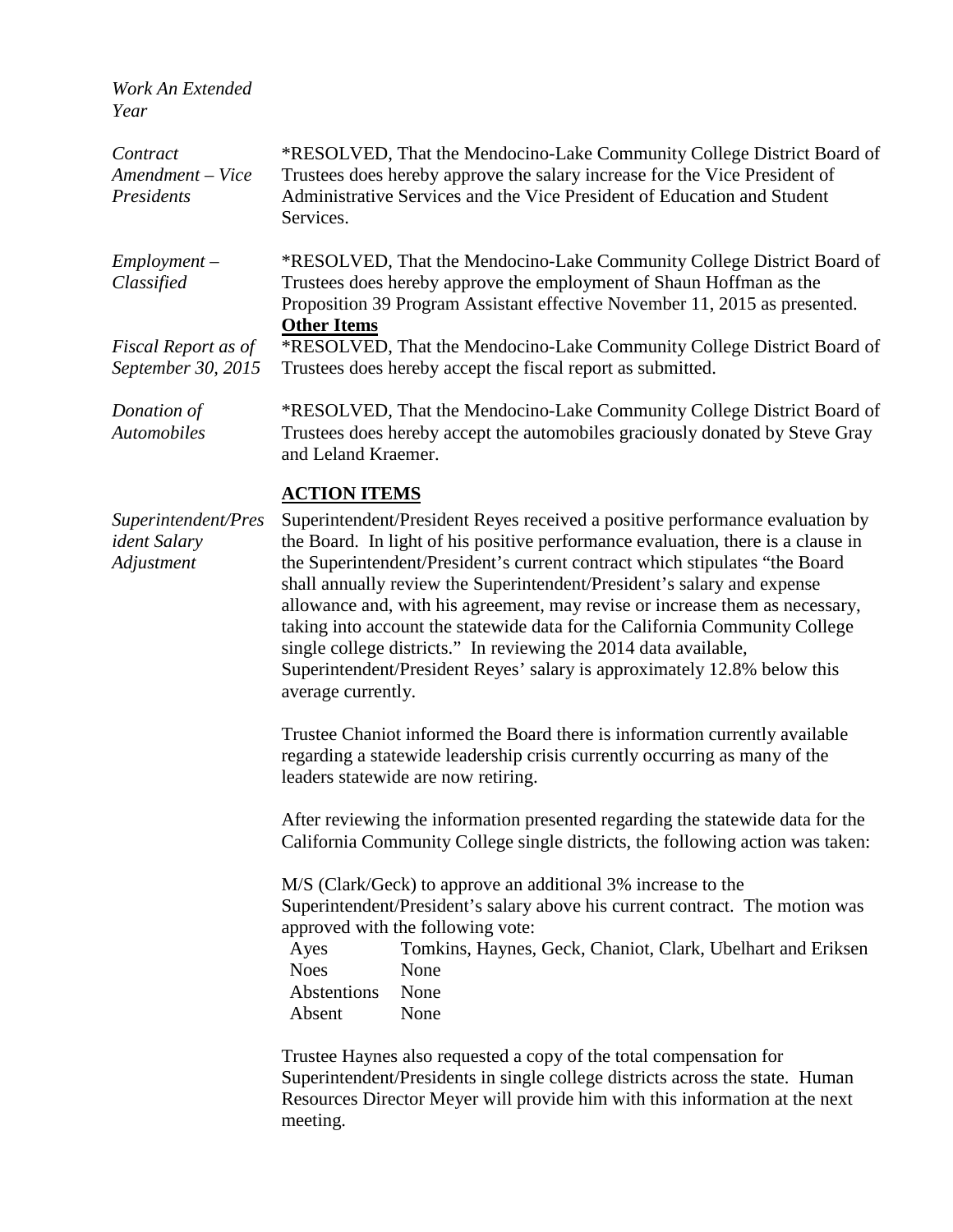| Quarterly Fiscal<br>Status Report $-AB$<br>2910                               | After reviewing the information presented in the Q1 report for the 2015-16<br>year, the following action was taken:                                                                                                                                                                                                                                                                                                                                                                                                                                                                                     |                                                                                                                                                                                                                                 |  |  |
|-------------------------------------------------------------------------------|---------------------------------------------------------------------------------------------------------------------------------------------------------------------------------------------------------------------------------------------------------------------------------------------------------------------------------------------------------------------------------------------------------------------------------------------------------------------------------------------------------------------------------------------------------------------------------------------------------|---------------------------------------------------------------------------------------------------------------------------------------------------------------------------------------------------------------------------------|--|--|
|                                                                               | M/S (Chaniot/Clark) to accept the fiscal report as presented. The motion was<br>approved with the following vote:                                                                                                                                                                                                                                                                                                                                                                                                                                                                                       |                                                                                                                                                                                                                                 |  |  |
|                                                                               | Ayes<br><b>Noes</b><br>Abstentions<br>Absent                                                                                                                                                                                                                                                                                                                                                                                                                                                                                                                                                            | Tomkins, Haynes, Geck, Chaniot, Clark, Ubelhart and Eriksen<br>None<br>None<br>None                                                                                                                                             |  |  |
| <b>Board Policy</b><br>Additions and<br>Revisions – Second<br>Reading         | After reviewing and discussing the policies presented, the following action was<br>taken:<br>M/S (Clark/Ubelhart) to approve the additions and/or revisions of Board Policy<br>5500, Board Policy 7100 and Board Policy 7120. The motion was approved<br>with the following vote:                                                                                                                                                                                                                                                                                                                       |                                                                                                                                                                                                                                 |  |  |
|                                                                               | Ayes<br><b>Noes</b><br>Abstentions<br>Absent                                                                                                                                                                                                                                                                                                                                                                                                                                                                                                                                                            | Tomkins, Haynes, Geck, Chaniot, Clark, Ubelhart and Eriksen<br>None<br>None<br>None                                                                                                                                             |  |  |
| <b>Education</b> and<br><b>Student Services</b><br>Report                     | <b>INFORMATIONAL ITEMS AND REPORTS</b><br>A written report was submitted by Virginia Guleff, Vice President of Education<br>and Student Services.<br>Vice President Guleff attended a meeting at the Chancellor's Office which<br>$\bullet$<br>was also attended by representatives from the California Conservation<br>Corps with great new strategies presented and discussed regarding how we<br>can better serve this segment of our population.<br>Vice President Guleff was elected the Region l representative for the CIO<br>and is now serving on the System Advisory Committee on Curriculum. |                                                                                                                                                                                                                                 |  |  |
| Administrative<br><b>Services Report</b>                                      | A written report was submitted by Eileen Cichocki, Vice President of<br>Administrative Services. The following was offered in addition:<br>The Veteran's Day event was attended by approximately 40 people. It was<br>$\bullet$<br>a great event and we hope to expand on it in the future as we have a<br>growing Veteran's population.<br>There was a presentation today to students on the Run, Hide and Fight topic<br>that was conducted by Mr. Nishiyama who conducted the previous training<br>with faculty and staff.                                                                           |                                                                                                                                                                                                                                 |  |  |
| Mendocino College<br>Foundation, Inc.                                         | in addition:                                                                                                                                                                                                                                                                                                                                                                                                                                                                                                                                                                                            | A written report was presented by Katie Fairbairn, Executive Director of the<br>Mendocino College Foundation, Inc. The following information was presented<br>Executive Director Fairbairn stated she had nothing to add.       |  |  |
| Mendocino College<br>Coastal Field<br><b>Station and Natural</b><br>Resources | and Natural Resources group.                                                                                                                                                                                                                                                                                                                                                                                                                                                                                                                                                                            | There was no report presented by the Mendocino College Coastal Field Station<br>Trustee Haynes stated he would the information provided by the group to<br>include what courses can use the Point Arena facility and would like |  |  |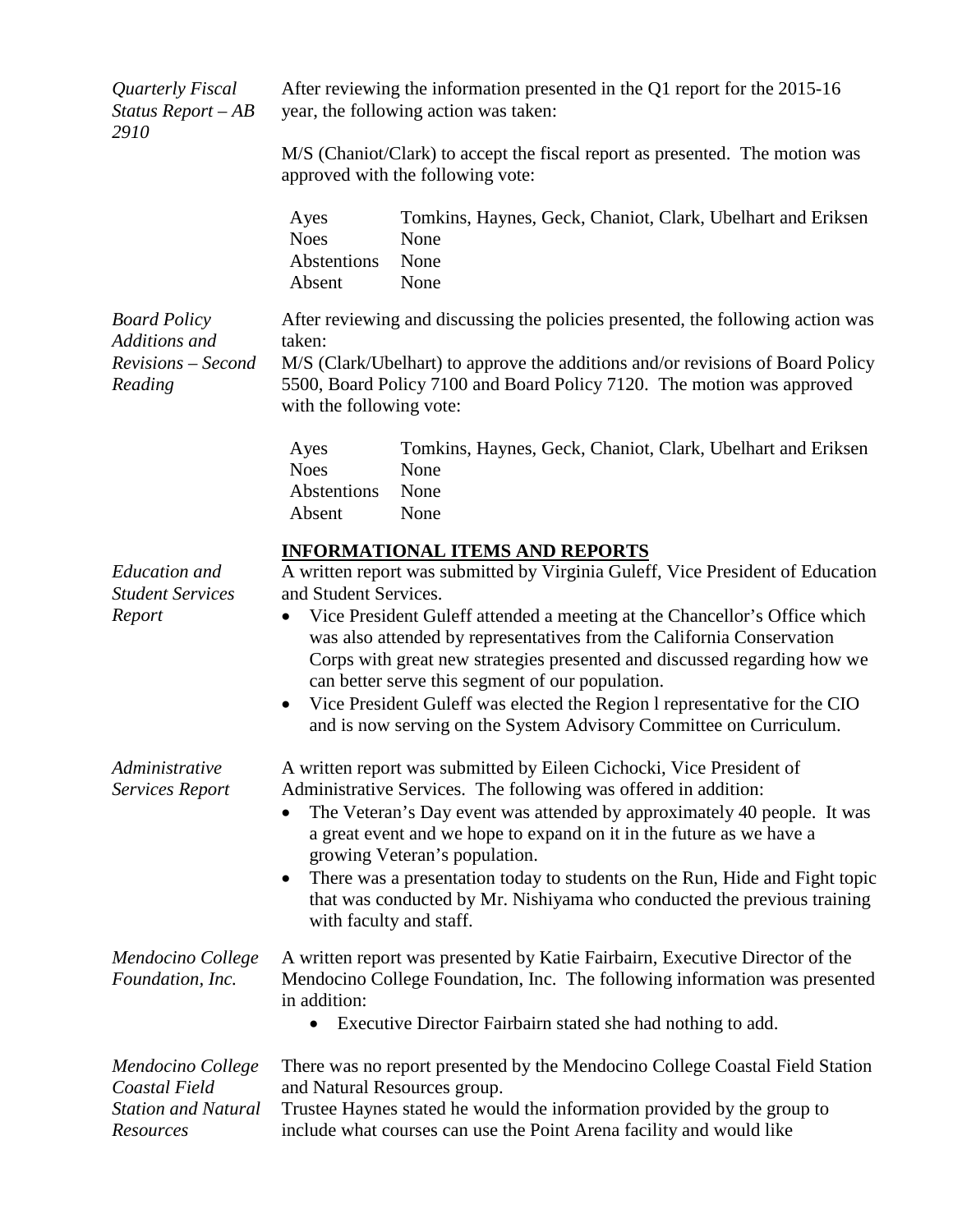| Informational                                                          | clarification on the policy of who can use the facility.                                                                                                                                                                                                                                                                                                                                                                                                              |  |  |
|------------------------------------------------------------------------|-----------------------------------------------------------------------------------------------------------------------------------------------------------------------------------------------------------------------------------------------------------------------------------------------------------------------------------------------------------------------------------------------------------------------------------------------------------------------|--|--|
| Report                                                                 | He would also like clarification about how people who are not affiliated with<br>the college are getting onto the property without the college facilities and/or<br>maintenance staff knowing about it. What is the policy for those people to<br>access the property?                                                                                                                                                                                                |  |  |
| <b>Constituents Group</b><br>Reports                                   | <b>Academic Senate:</b><br>A written report was submitted by Academic Senate President Reid Edelman.<br>The following was offered in addition:<br>Academic President Edelman stated he had nothing to add.                                                                                                                                                                                                                                                            |  |  |
|                                                                        | <b>Classified Senate:</b><br>Classified Senate President Bushway stated on October 19th the Classified Staff<br>organized a chili lunch for students during mid-term week. Lois O'Rourke and<br>Darletta Fulwider were key in the organization of the activity which served<br>approximately 130 people. The Classified FunRaiser is coming up on<br>December $3rd$ and Board members were encouraged to participate if they can.                                     |  |  |
|                                                                        | Management/Supervisory/Confidential:<br>No report was presented.                                                                                                                                                                                                                                                                                                                                                                                                      |  |  |
|                                                                        | ASMC:<br>An oral report was given by Student Trustee Nayeli Castaneda.<br>The Run, Hide and Fight safety presentation by Mr. Nishiyama took place<br>today with approximately 45 students attending.<br>ASMC is currently working on the holiday dinner which will be held on<br>December 8th from 12:30 – 2:00 PM in the Student Center. ASMC will be<br>providing turkey and mashed potatoes with donations of other holiday fare<br>coming from faculty and staff. |  |  |
| <b>Health Benefits</b><br>Report                                       | The Health Benefits report for the 2015-16 year was presented as information.                                                                                                                                                                                                                                                                                                                                                                                         |  |  |
| <b>Board Policy</b><br>Additions and<br>$Revisions - First$<br>Reading | The revisions to the Board policies are presented as information for review.<br>Voting on these revisions will take place at the December 2015 meeting. Any<br>questions from Board members can be forwarded to the President's Office for<br>consideration by the President's Policy Advisory Committee.                                                                                                                                                             |  |  |
| <b>Trustee Reports</b>                                                 | <b>TRUSTEE COMMUNICATION</b><br><b>Report by Trustee Haynes:</b><br>Trustee Haynes submitted a written report. The following was offered in<br>$\bullet$<br>addition:<br>Trustee Haynes added we need to be aware that things presented in the<br>$\bullet$<br>article he submitted are coming to Mendocino College.<br><b>Report by Trustee Chaniot:</b>                                                                                                             |  |  |
|                                                                        | Trustee Chaniot submitted a written report. The following was offered in<br>addition:                                                                                                                                                                                                                                                                                                                                                                                 |  |  |